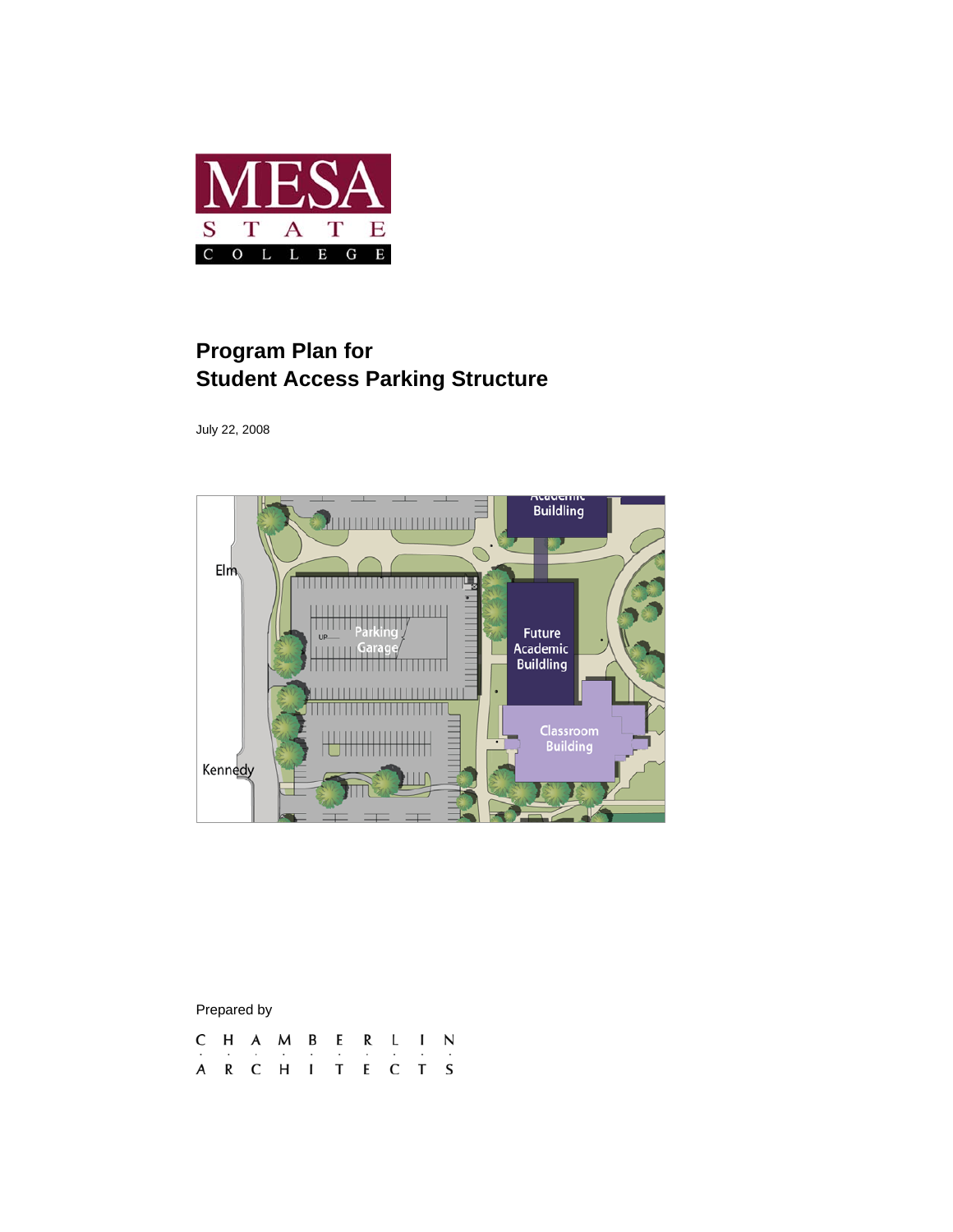#### **CONTRIBUTORS**

#### MESA STATE COLLEGE

Timothy Foster ................ President

Patrick Doyle................... Vice President for Administrative Service and Finance

Andy Rodriguez .............. Assistant Vice President of Auxiliary Services

Kent Marsh ..................... Director of Facilities Services

#### CHAMBERLIN ARCHITECTS, PC

| Ed ChamberlinCampus Architect       |  |
|-------------------------------------|--|
| Nora Martin  Architectural Services |  |
| Rebecca CharitonGraphic Design      |  |
| Alisha Kraai  Graphics and Editing  |  |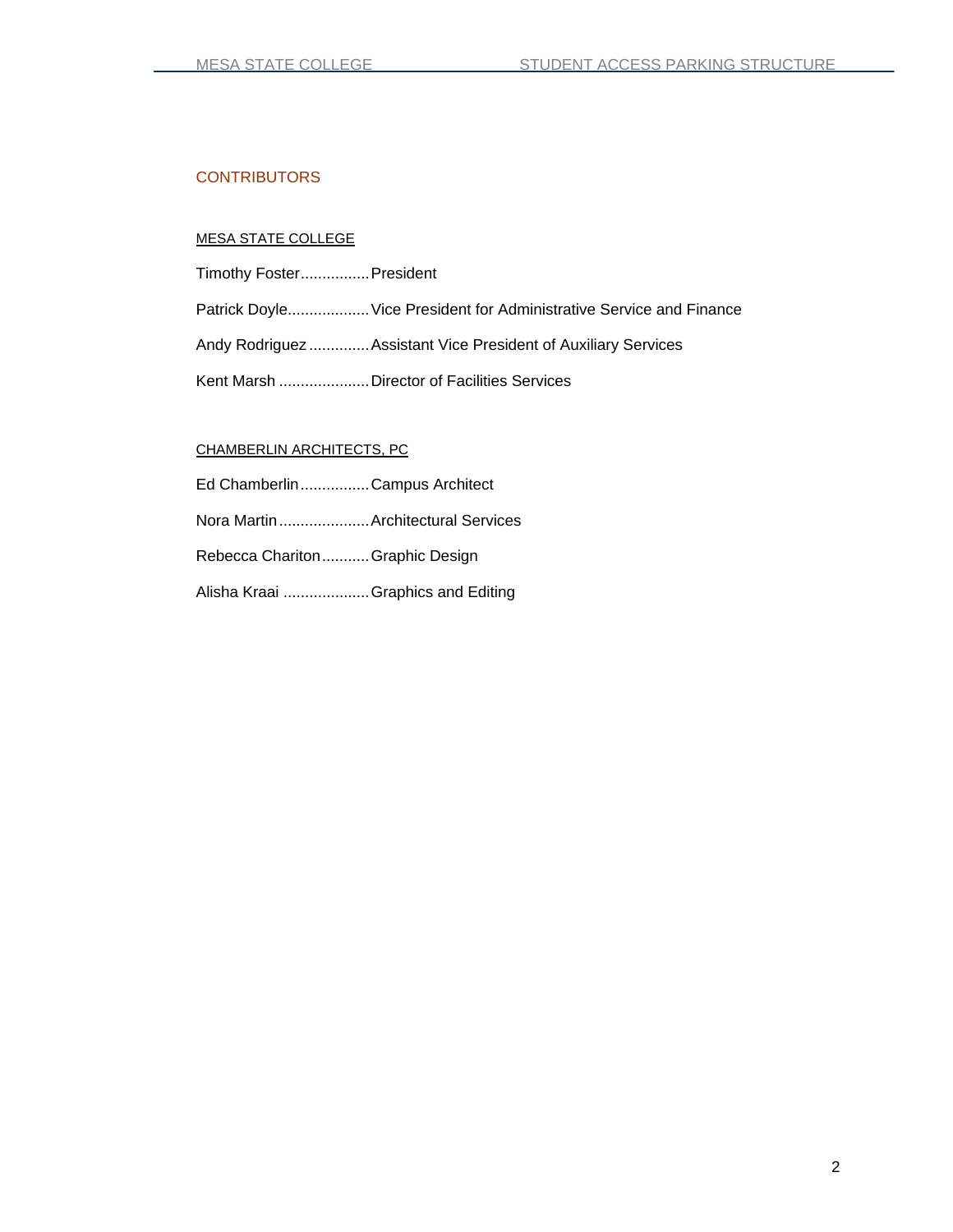# TABLE OF CONTENTS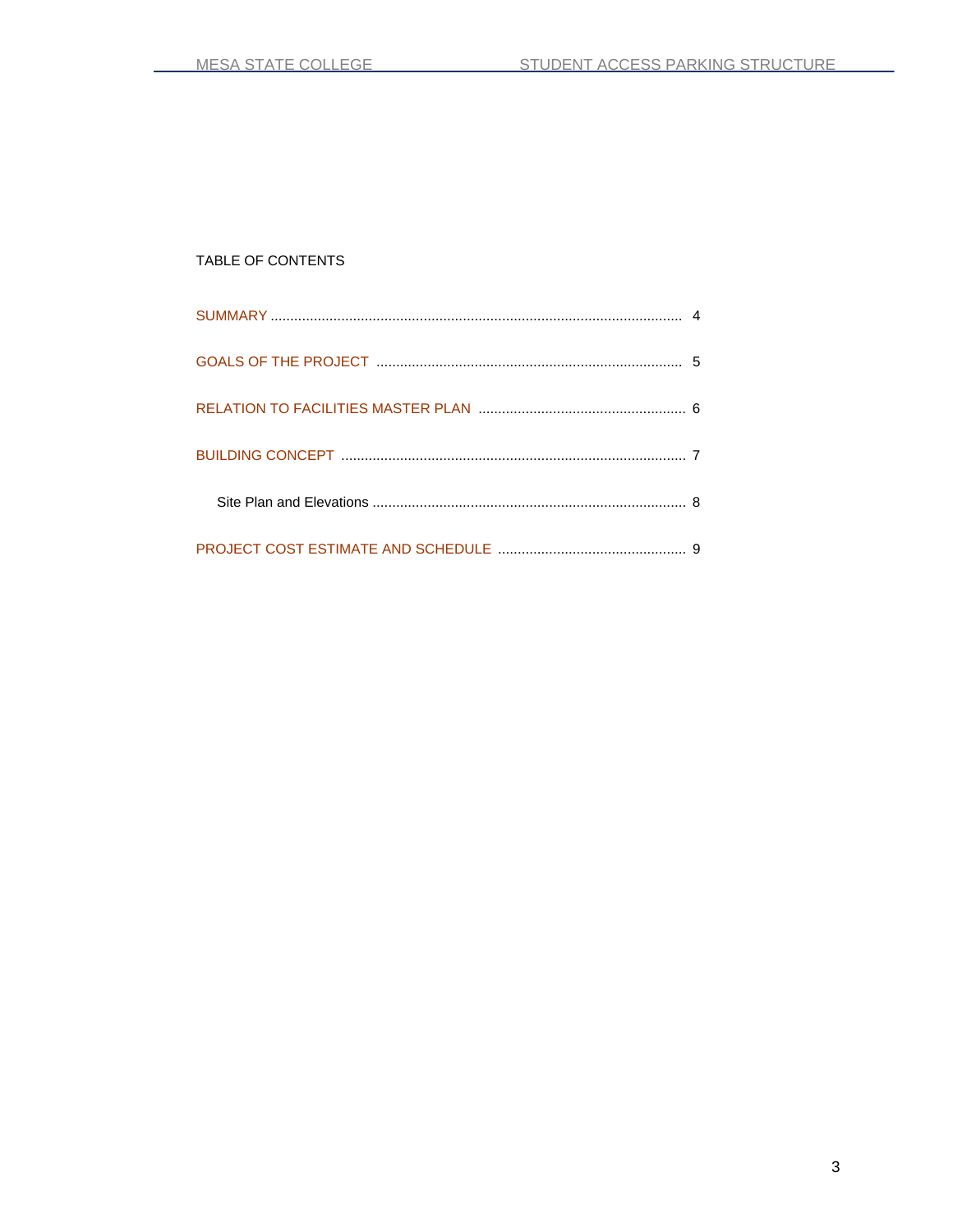#### **SUMMARY**

.

This project will provide 836 parking spaces, exclusively for enrolled students, in a structure planned to be located on the western edge of campus in the immediate proximity to the college's primary academic zone.

Inadequate parking has increasingly become a barrier to students persisting towards graduation. Many students, particularly first generation college students, can become overwhelmed by the multiple challenges they face at college. These can include academic, financial, social, time management, study skills, mastering technology, and simply maneuvering through the sometimes bureaucratic but often necessary steps that the advising, registrar and financial aid offices require. Not surprising, the simple experience of not being able to find a place to park can be the difference between success and failure i.e. I am already late for class so why even bother going….

Mesa State College is requesting funding to help remove this barrier. If the college were to incur the full cost of the proposed structure, the parking barrier would be replaced by a financial barrier i.e. the project costs would have to be passed on to students through very high user fees - on top of any operating and maintenance costs.

The estimated cost of this project is \$21,567,222**.** This amount includes land acquisition and pre-construction site preparation/demolition costs which collectively equal \$1,591,115 (\$1,412,788 for land acquisition and \$178,327 for site preparation/demolition) The college has already incurred these costs and they are reflected on the CC-C form as the college's cost share.

Construction is anticipated to start when funding is approved and will require approximately 12 months to complete. If funded in January 2009, the project would be completed in December 2009 in time for the Spring semester.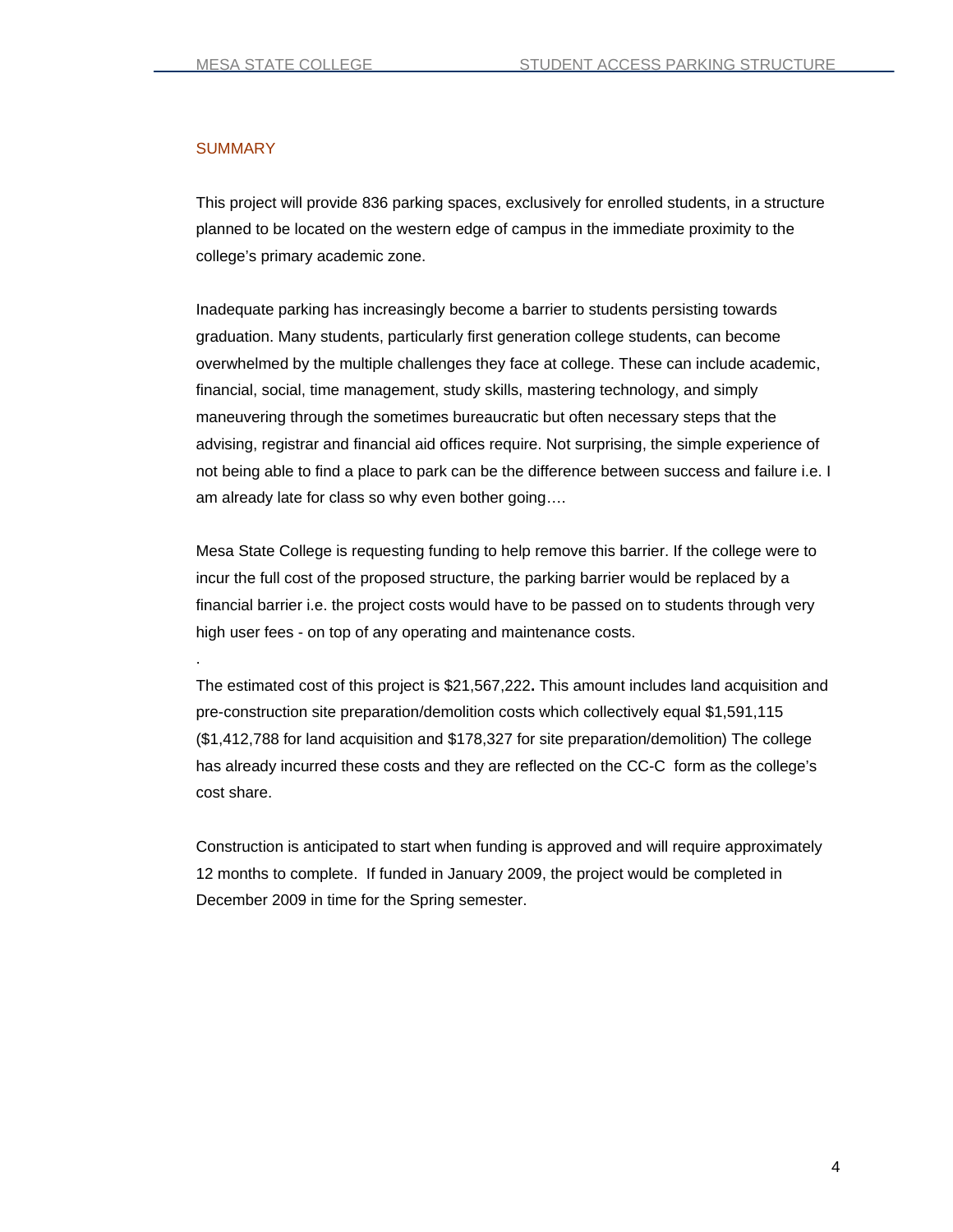#### GOALS OF THE PROJECT

The key objective is to provide convenient and easily accessible parking for enrolled students.

The college has insufficient parking for the number of enrolled students. Insufficient parking is becoming a barrier to some who want to achieve their educational goals. This barrier can be removed by building the proposed 836 space parking structure. If the college were to pay for the project the parking barrier would be removed, however, the cost incurred by the college would require assessing students with a very high user fees that would result in creating a financial barrier for many.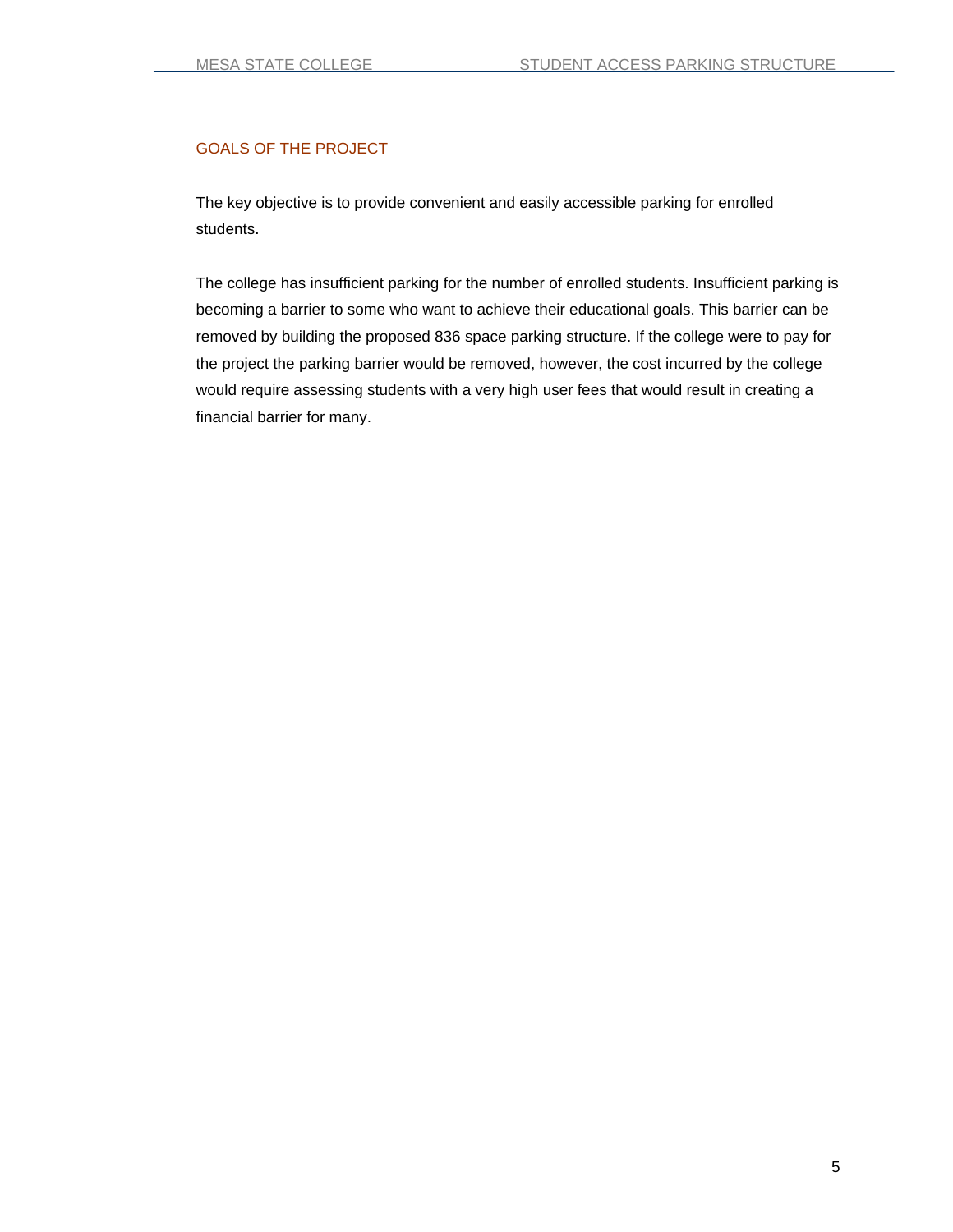

### RELATION TO FACILITIES MASTER PLAN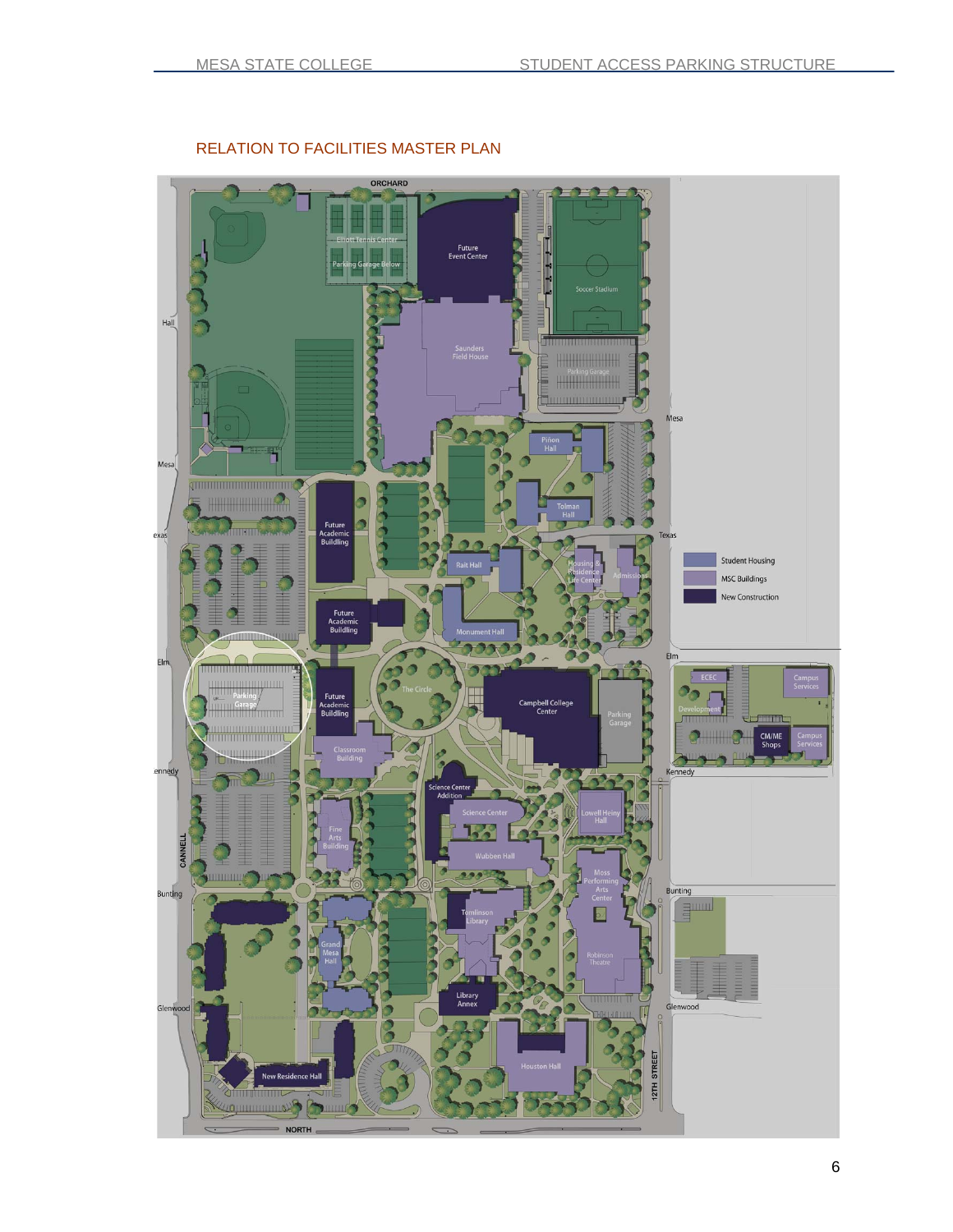#### BUILDING CONCEPT

The solution presented here is to construct a five story parking structure that will provide 836 parking spaces that will be available exclusively to enrolled students.

The college engaged Carl Walker Inc., a nationally recognized expert in all aspects of parking including feasibility studies through complex design, to conduct a parking study/analysis of campus parking needs. Their study revealed that the campus has a commuter parking shortage of 1,050 spaces. They reached their findings by applying an "effective parking supply factor" of .3 to the commuter student population. For FY 2009 the college is forecasting 5,324 commuter students which require 1,597 commuter parking spaces to provide adequate parking capacity – the college has only 547 commuter parking space .i.e. a shortfall of 1,050 spaces.

The project budget is based on cost estimates of Shaw Construction Inc. Shaw has recently completed two similar parking structures in Grand Junction, Colorado. The cost estimates were corroborated by Carl Walker Inc. as being a realistic estimate based on their recent experience.

The only other alternative is for the college to fund the full cost of the project. If the college were to incur the full cost of the proposed structure, all of the costs, unfortunately, would have to be passed on to students, creating an additional financial barrier to achieving their educational goals and most likely limiting access to some.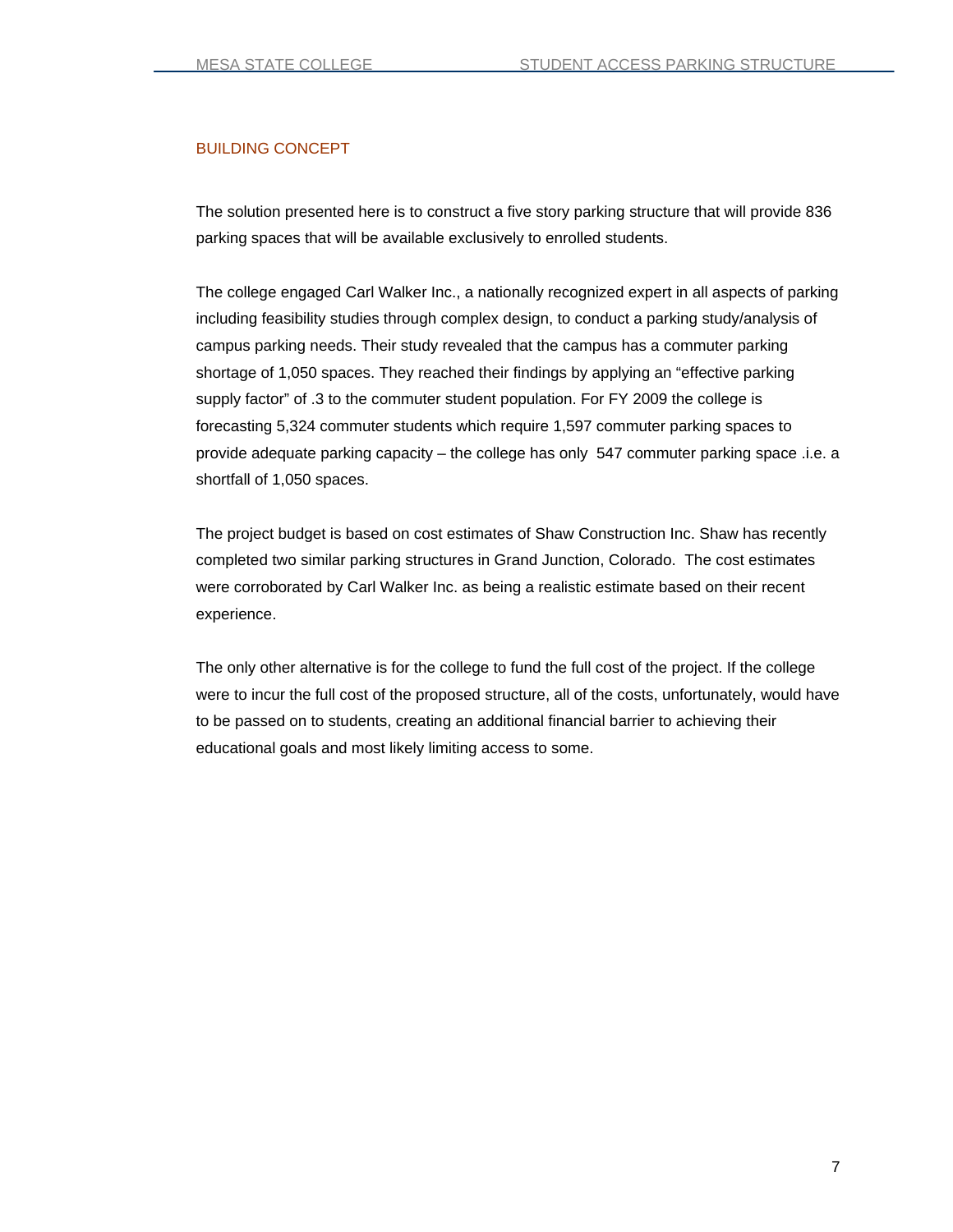# SITE PLAN AND ELEVATIONS



| --                                                  | --   | ⊷<br>---    | ╌       | −<br>-      |               | $-0.001$ | $\sim$                      | −<br>--                  |
|-----------------------------------------------------|------|-------------|---------|-------------|---------------|----------|-----------------------------|--------------------------|
| ਜ਼ਰ<br>佃<br>---<br>--<br>- 31<br>ᅲ<br>œ<br><br><br> |      | <br>.<br>-- | --<br>╌ | ٠<br>œ<br>۰ | m<br>$\cdots$ |          | ⊞<br>-64<br>×n.<br>---<br>⋍ |                          |
| ÷                                                   |      | Ξ           | -       | ٠           | 23            | --       | π<br>$\sim$                 | $\overline{\phantom{a}}$ |
|                                                     |      |             |         |             | ⊷             |          | ÷<br>-<br>. .               |                          |
|                                                     | eter |             |         |             |               |          |                             |                          |

SUPER TORY PARKING STRUCTURE (836 SPACES)

SCALE  $\overline{a}$   $\overline{a}$   $\overline{a}$   $\overline{a}$   $\overline{a}$   $\overline{a}$   $\overline{a}$   $\overline{a}$   $\overline{a}$   $\overline{a}$   $\overline{a}$   $\overline{a}$   $\overline{a}$   $\overline{a}$   $\overline{a}$   $\overline{a}$   $\overline{a}$   $\overline{a}$   $\overline{a}$   $\overline{a}$   $\overline{a}$   $\overline{a}$   $\overline{a}$   $\overline{a}$